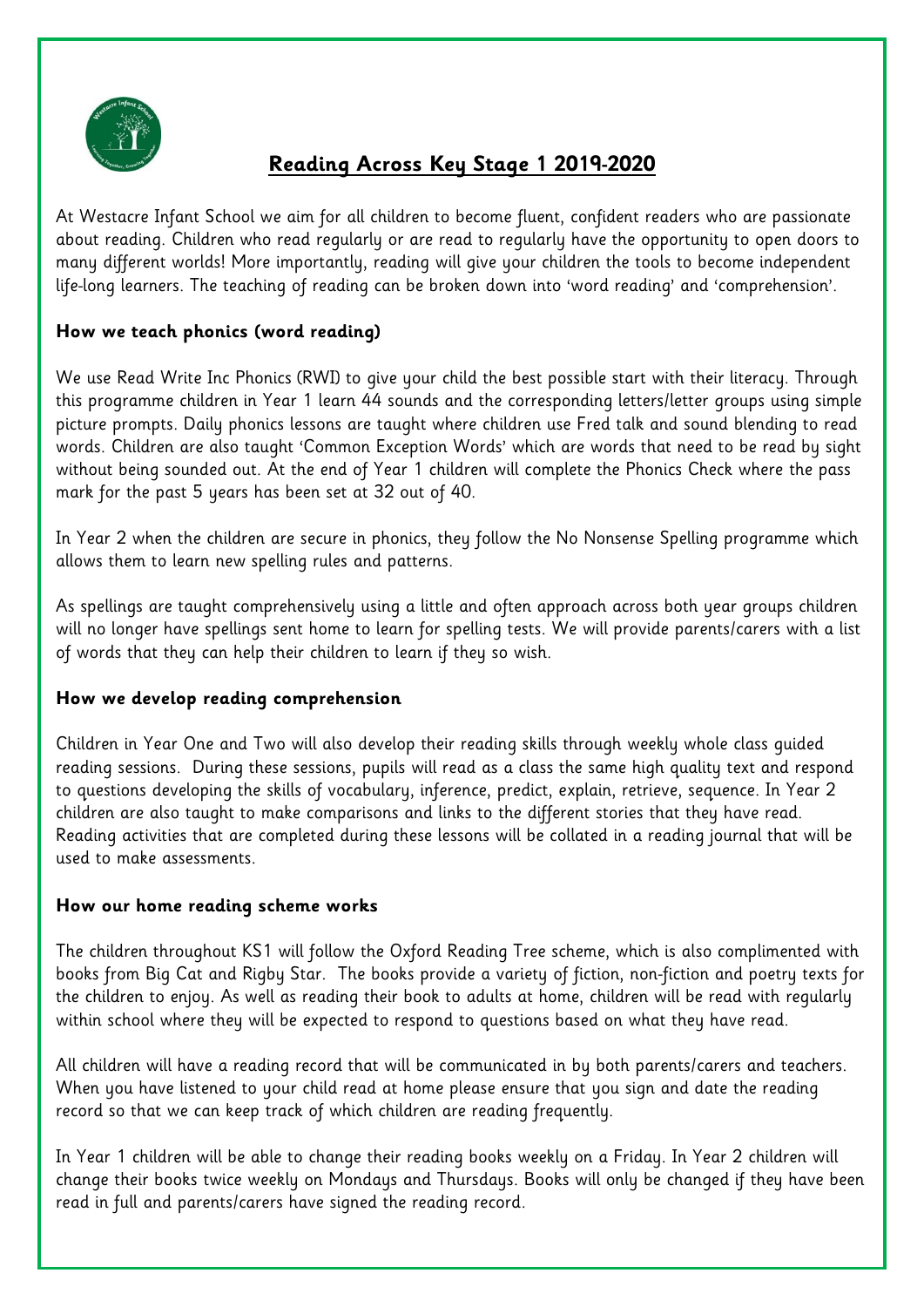Please ensure that your child has their reading book and reading record in school with them every day.

Children's reading skills develop at different rates and it is important not to compare the stage your child is at with that of their friends. Teachers will know when it is appropriate to move children on through the different stages.

## **How we develop reading for pleasure**

At Westacre we realise that it is important to help children to develop a love of reading. Within school we do this through high quality texts in guided reading and in our writing schemes of work. We also have designated reading corners in each classroom and children will have access to our school library on a Friday afternoon. If your child borrows a library book please ensure that they return it the following Friday so that it can be exchanged for a new book.

#### **How we assess reading**

At the end of each term we will have a reading assessment week where your child will be assessed against curriculum objectives for their year group. Evidence used as part of this assessment will be collated from a number of sources including weekly reading journals, running records, phonics tracking and Salford Reading Test scores. Such a wide range of evidence ensures robust and secure assessments are made.

At the end of KS1 children will sit two reading SATS tests. The mark achieved forms only part of the overall assessment judgement given by your child's teacher. Year 2 parents will receive information regarding the KS1 SATs assessment statements.

## **How to help your child with their reading**

There are many ways in which you can help your child become confident and fluent readers.

- **Daily reading** of a variety of different books not just books that are part of our home reading scheme. Your child can read magazines, comics, or any other books they have at home.
- **Ask questions** reading is not just about word reading and fluency children also need to develop understanding of vocabulary, characters' feelings and story plots.
- Practise reading set 2 and 3 sounds.
- Practise reading Common Exception words.
- Encourage children to complete reading activities on Education City.

## **How to help your child develop a love of reading**

There are lots of activities competing for your child's time however there are numerous ways to help your child develop a love of reading.

- **Ensure that your children see you reading**. It doesn't matter if it's the newspaper, a cookery book, romantic novel, detective mystery, short stories, a computer manual or magazines.
- **Encourage children to join in** ask a child to read out a recipe for you as you cook, or the TV listings when you are watching TV
- **Give books or book tokens as presents**, and encourage others to do so
- **Visit the local library together** on a regular basis, and enjoy spending time choosing new books.
- **Encourage** children to carry a book at all times so they can read on journeys or in spare moments.
- **Keep reading together**. Read books you can all talk about but make the talk light-hearted, not testing or over-questioning